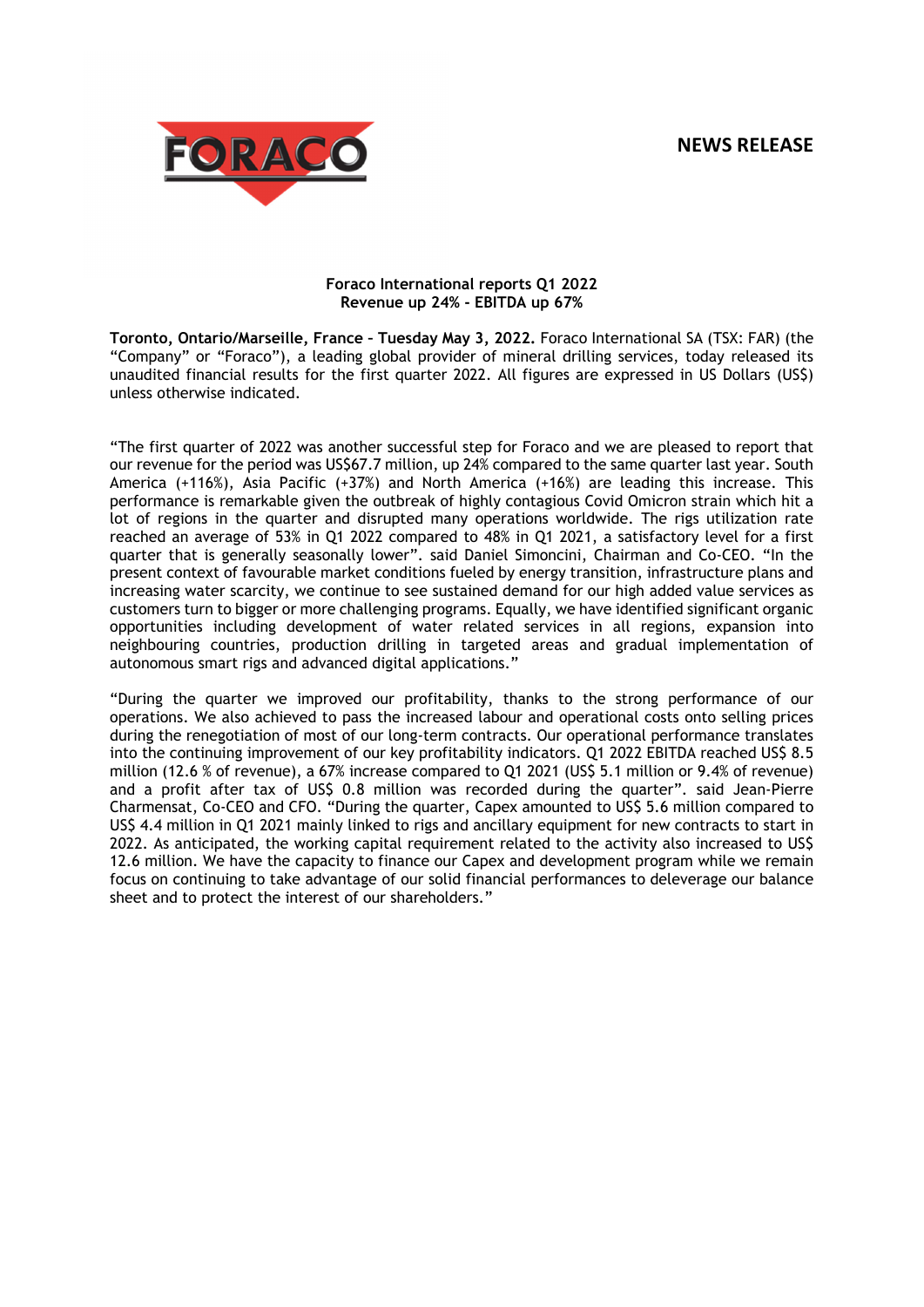# **Highlight – Q1 2022**

#### *Revenue*

- Revenue for Q1 2022 amounted to US\$ 67.7 million compared to US\$ 54.6 million in Q1 2021, an increase of 24%.
- Rig utilization rate was 53% in Q1 2022 compared to 48% in Q1 2021.

# *Profitability*

- Q1 2022 gross margin including depreciation within cost of sales was US\$ 9.6 million (or 14.1% of revenue) compared to US\$ 6.1 million (or 11.1% of revenue) in Q1 2021, an increase of 58%.
- Ongoing contracts reported solid performances. Increased costs were passed on most of the new selling prices upon the renewal and the renegotiation of long term contracts.
- During the quarter, EBITDA amounted to US\$ 8.6 million (or 12.6% of revenue), compared to US\$ 5.1 million (or 9.4% of revenue) for the same quarter last year, an increase of 67 %.

# **Selected financial data**

#### *Income Statement*

| (In thousands of US\$)<br>(unaudited)                                          | Three-month period ended<br>March 31, |                  |
|--------------------------------------------------------------------------------|---------------------------------------|------------------|
|                                                                                | 2022                                  | 2021             |
| Revenue                                                                        | 67,740                                | 54,551           |
| Gross profit / (loss) (1)<br>As a percentage of sales                          | 9,560<br>14.1%                        | 6,061<br>11.1%   |
| <b>EBITDA</b><br>As a percentage of sales                                      | 8,527<br>12.6%                        | 5,114<br>9.4%    |
| Operating profit / (loss)<br>As a percentage of sales                          | 3,609<br>5.3%                         | 803<br>1.5%      |
| Profit / (loss) for the period                                                 | 778                                   | (965)            |
| Attributable to:<br>Equity holders of the Company<br>Non-controlling interests | 428<br>350                            | (995)<br>30      |
| EPS (in US cents)<br><b>Basic</b><br>Diluted                                   | 0.43<br>0.42                          | (1.11)<br>(1.11) |

(1) includes amortization and depreciation expenses related to operations.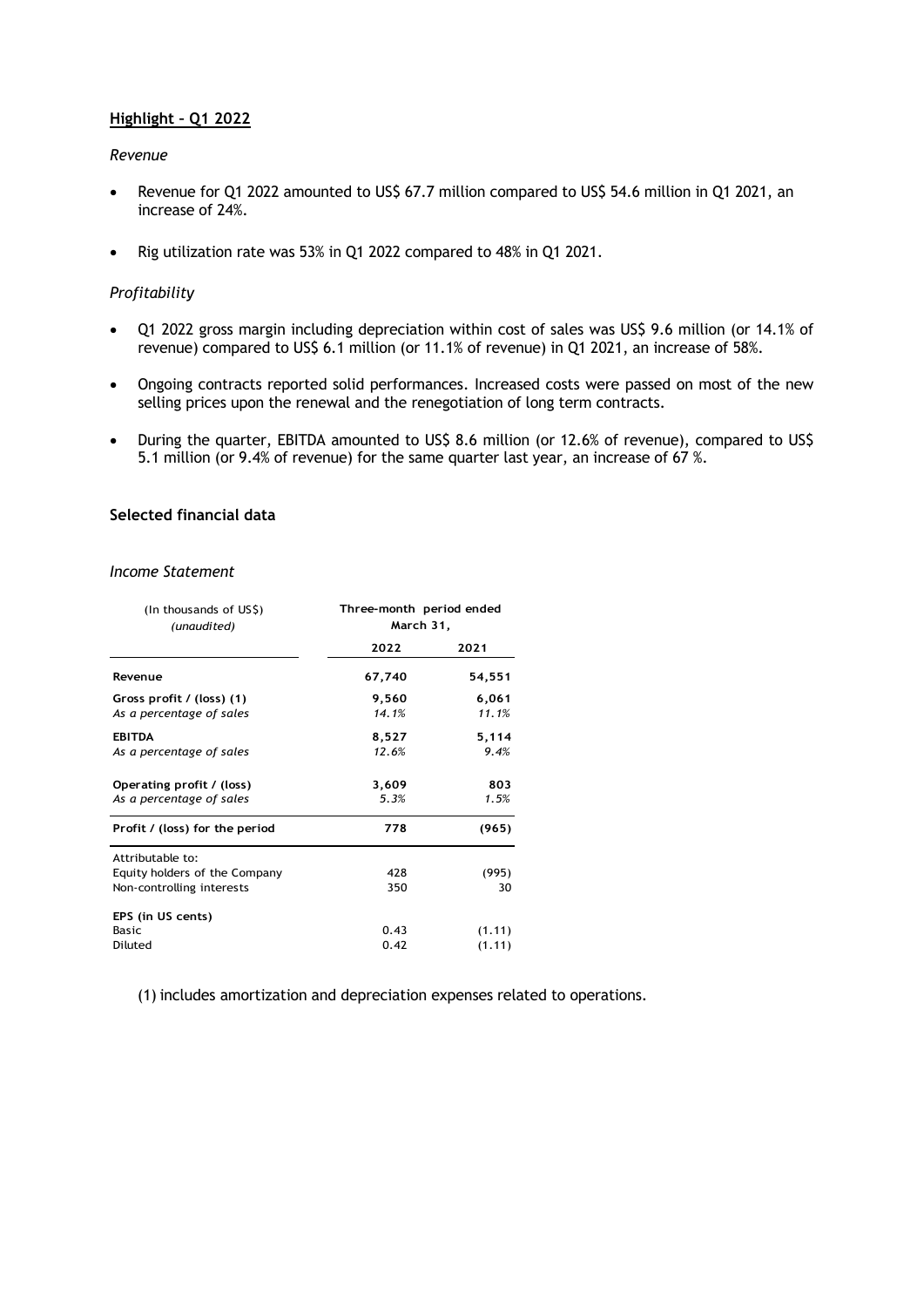# **Financial results**

#### *Revenue*

| (In thousands of US\$) - (unaudited) | Q1 2022 | % change    | Q1 2021 |
|--------------------------------------|---------|-------------|---------|
| Reporting segment                    |         |             |         |
|                                      | 59,350  | 32%         | 45,102  |
|                                      | 8,390   | $-11%$      | 9,449   |
|                                      | 67,740  | 24%         | 54,551  |
|                                      |         |             |         |
| Geographic region                    |         |             |         |
| North America                        | 21,600  | 16%         | 18,635  |
| Europe, Middle East and Africa       | 15,168  | $-19%$      | 18,828  |
| South America                        | 20,698  | 116%        | 9,580   |
|                                      | 10,274  | 37%         | 7,508   |
|                                      | 67,740  | <u> 24%</u> | 54,551  |

Revenue for the quarter increased from US\$ 54.6 million in Q1 2021 to US\$ 67.7 million in Q1 2022 (+ 24%).

The increase in revenue in the Mining segment is the result of the favorable market dynamics with longterm rolling contracts started in 2021 and the capacity of the Company to deliver. The water activity decreased by 11% mainly due to the phasing of contracts compared to last year.

Activity in North America increased 16% with revenue at US\$ 21.6 million in Q1 2022 compared to US\$ 18.6 million in Q1 2021. This increase is mainly linked to the rolling of long-term contracts.

In EMEA, revenue for the quarter was US\$ 15.2 million compared to US\$ 18.8 million in Q1 2021, a decrease of 18%. In Africa, activity decreased by 41% compared to Q1 2021 mainly due to the phasing of contracts. The activity was stable in the other regions (Europe and CIS).

Revenue in South America increased by 116% to US\$ 20.7 million in Q1 2022 (US\$ 9.6 million in Q1 2021). This increase is mainly linked to new contracts mobilized during the first quarter and the lower impact of the pandemic which disrupted the region during the same period last year.

In Asia Pacific, Q1 2022 revenue amounted to US\$ 10.3 million, an increase of 37% reflecting quarter over quarter the ongoing improvement of the activity.

# *Gross Profit*

| (In thousands of US\$) - (unaudited) | 01 2022 | % change   | 01 2021      |
|--------------------------------------|---------|------------|--------------|
| Reporting segment                    |         |            |              |
|                                      | 7.715   | 62%        | 4.752        |
|                                      | 1.845   | <u>43%</u> | 1,289        |
| Total gross profit                   | 9.560   | <u>58%</u> | <u>6,061</u> |

The Q1 2022 gross margin including depreciation within cost of sales was US\$ 9.6 million (or 14.1% of revenue) compared to US\$ 6.1 million (or 11.1% of revenue) in Q1 2021. Ongoing contracts reported expected performances. All regions operated in a tight labor market generating inflation on costs and impacting project gross margins. Some of these cost increases were not yet compensated in our selling prices.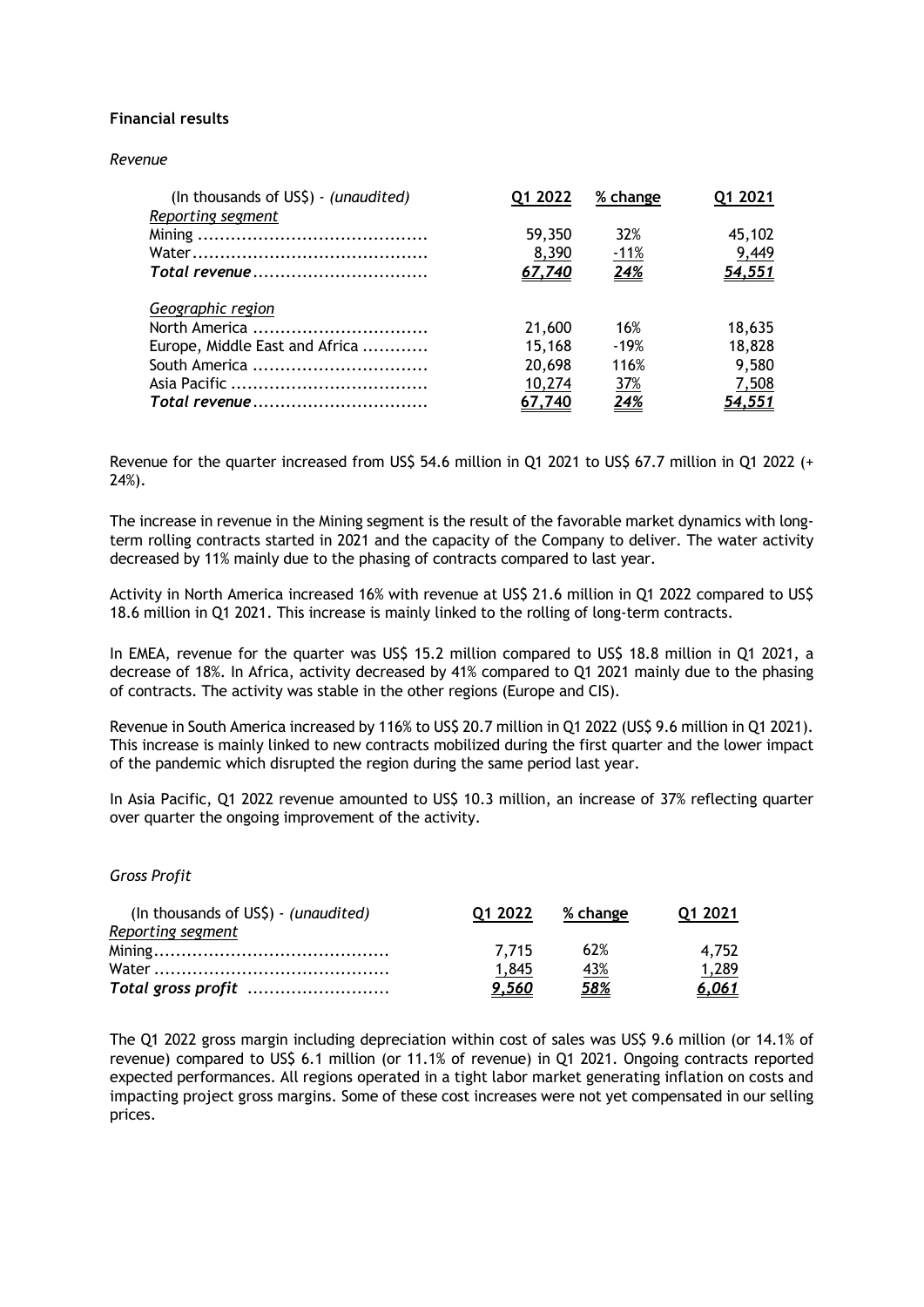*Selling, General and Administrative Expenses* 

| (In thousands of US\$) - (unaudited)         | Q1 2022 | % change | Q1 2021 |
|----------------------------------------------|---------|----------|---------|
| Selling, general and administrative expenses | 5.951   | 14%      | 5,238   |

SG&A increased compared to the same quarter last year mainly due to the level of activity. As a percentage of revenue, SG&A decreased from 9.6% in Q1 2021 to 8.8% in Q1 2022.

*Operating result*

| (In thousands of US\$) - (unaudited) |       | Q1 2022 % change Q1 2021 |            |
|--------------------------------------|-------|--------------------------|------------|
| Reporting segment                    |       |                          |            |
|                                      |       |                          | 421        |
|                                      | 1.108 | n/a                      | <u>382</u> |
|                                      |       | n/a                      | <u>803</u> |

The operating profit was US\$ 3.6 million, resulting in a US\$ 2.8 million increase thanks to the increased activity and the continued control over the operations and costs.

# **Financial position**

The following table provides a summary of the Company's cash flows for Q1 2022 and Q1 2021:

| (In thousands of US\$)                                           | Q1 2022   | Q1 2021  |
|------------------------------------------------------------------|-----------|----------|
| Cash generated by operations before working capital requirements | 8,527     | 5,114    |
| Working capital requirements                                     | (12, 615) | (7,655)  |
| Income tax paid                                                  | (2,586)   | (1, 240) |
| Purchase of equipment in cash                                    | (5, 235)  | (4, 418) |
| Free Cash Flow before debt servicing                             | (11, 910) | (8, 199) |
| Debt variance                                                    | 5,422     | 3,906    |
| Interests paid                                                   | (2, 365)  | (534)    |
| Acquisition of treasury shares                                   | (313)     | (154)    |
| Dividends paid to non-controlling interests                      |           |          |
| Net cash generated / (used in) financing activities              | 2,745     | 3,218    |
| Net cash variation                                               | (9, 165)  | (4,881)  |
| Foreign exchange differences                                     | 232       | 329      |
| Variation in cash and cash equivalents                           | (8,933)   | (4, 653) |
| Cash and cash equivalents at the end of the period               | 14,991    | 16,310   |

In Q1 2022, the cash generated from operations before working capital requirements amounted to US\$ 8.5 million compared to US\$ 5.1 million in Q1 2021.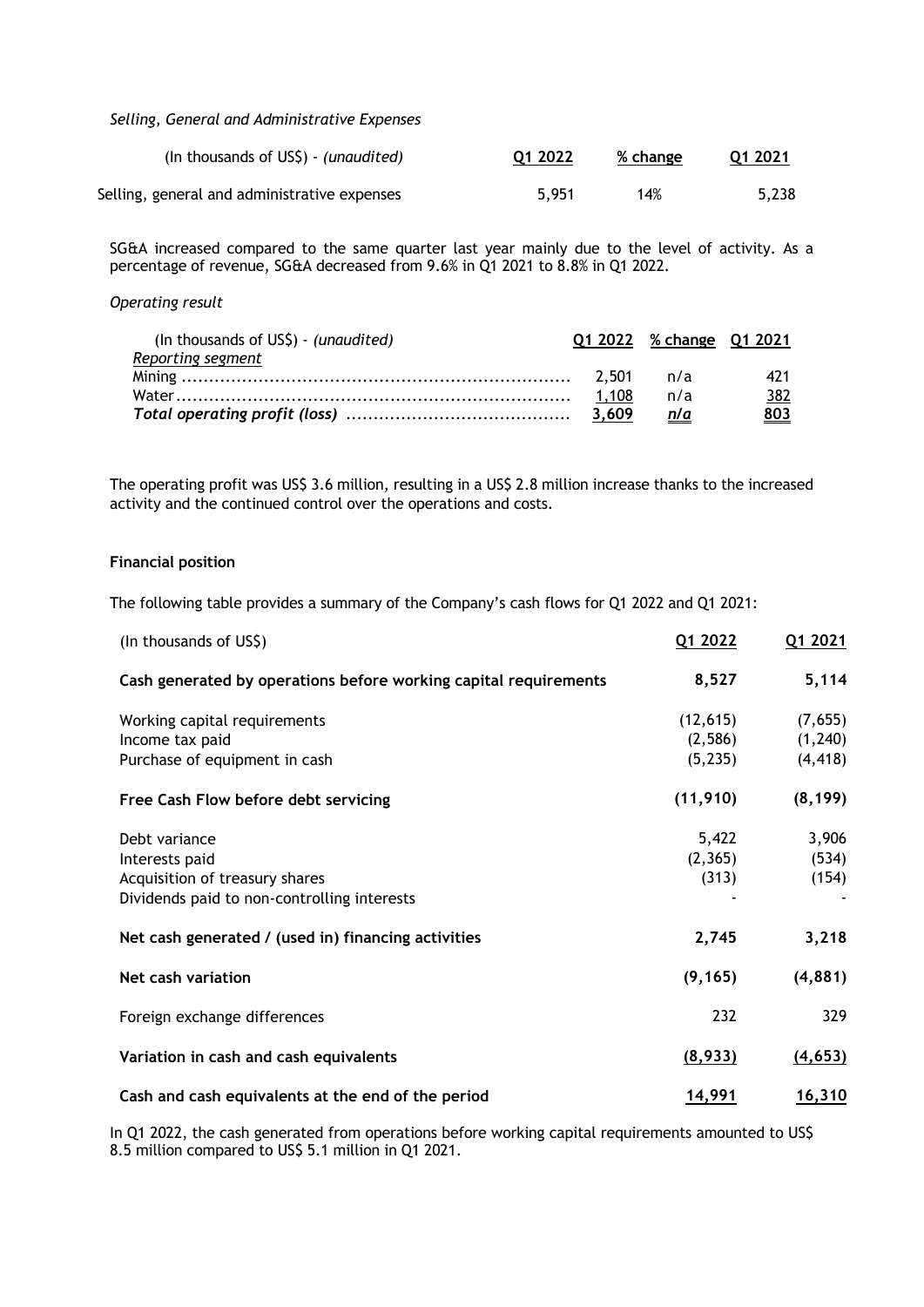In Q1 2022, the working capital requirement was US\$12.6 million compared to a US\$ 7.7 million in the same period last year. This is mainly linked to the improved activity requiring higher inventories and resulting in higher receivables at quarter end which is only partially offset by the increased amounts payable to suppliers.

During the period, Capex totaled US\$ 5.2 million in cash compared to US\$ 4.4 million in Q1 2021. Capex essentially relates to the acquisition of rigs, major rig overhauls, ancillary equipment and rods.

As at March 31, 2022, the maturity of financial debt can be analyzed as presented in the table below:

|                       | March 31,<br>2022 |
|-----------------------|-------------------|
| Credit lines          | 7,661             |
| Long-term debt        |                   |
| Within one year       | 7,437             |
| Between 1 and 2 years | 10,216            |
| Between 2 and 3 years | 9,919             |
| Between 3 and 4 years | 74,464            |
| Total                 | 109,696           |

As at March 31, 2022, cash and cash equivalents totaled US\$ 15.0 million compared to US\$ 23.9 million as at December 31, 2021. Cash and cash equivalents are mainly held at or invested within top tier financial institutions.

As at March 31, 2022, the net debt including operational lease obligations (IFRS 16) amounted to US\$ 100.8 million (US\$ 85.7 million as at December 31, 2021).

Bank guarantees as at March 31, 2022 totaled US\$ 5.7 million compared to US\$ 9.0 million as at December 31, 2021. The Company benefits from a confirmed contract guarantee line of  $\epsilon$  6.5 million (US\$ 7.1 million).

# *Covid 19*

The Company continues to report improved key profitability indicators compared to pre-Covid-19 activity in the context of favourable market conditions. While the Company believes that the worst of the impacts of Covid-19 on the business have been felt, there remains a level of uncertainty.

# *Impairment testing*

As at December 31, 2021, the Company performed impairment tests at the level of each geographic region using the carrying value of the Company's long-lived assets based on the expected discounted cash flows method. Based on the internal forecasts and projections made, the expected discounted future cash flows exceeded each of the long-lived asset's carrying amount for each geographic region and accordingly no impairment was recognized as at December 31, 2021.

Based on the current activity trend, the Company considers that there is no triggering event which would justify an impairment testing as at March 31, 2022.

# *Currency exchange rates*

The exchange rates for the periods under review are provided in the Management's Discussion and Analysis of Q1 2022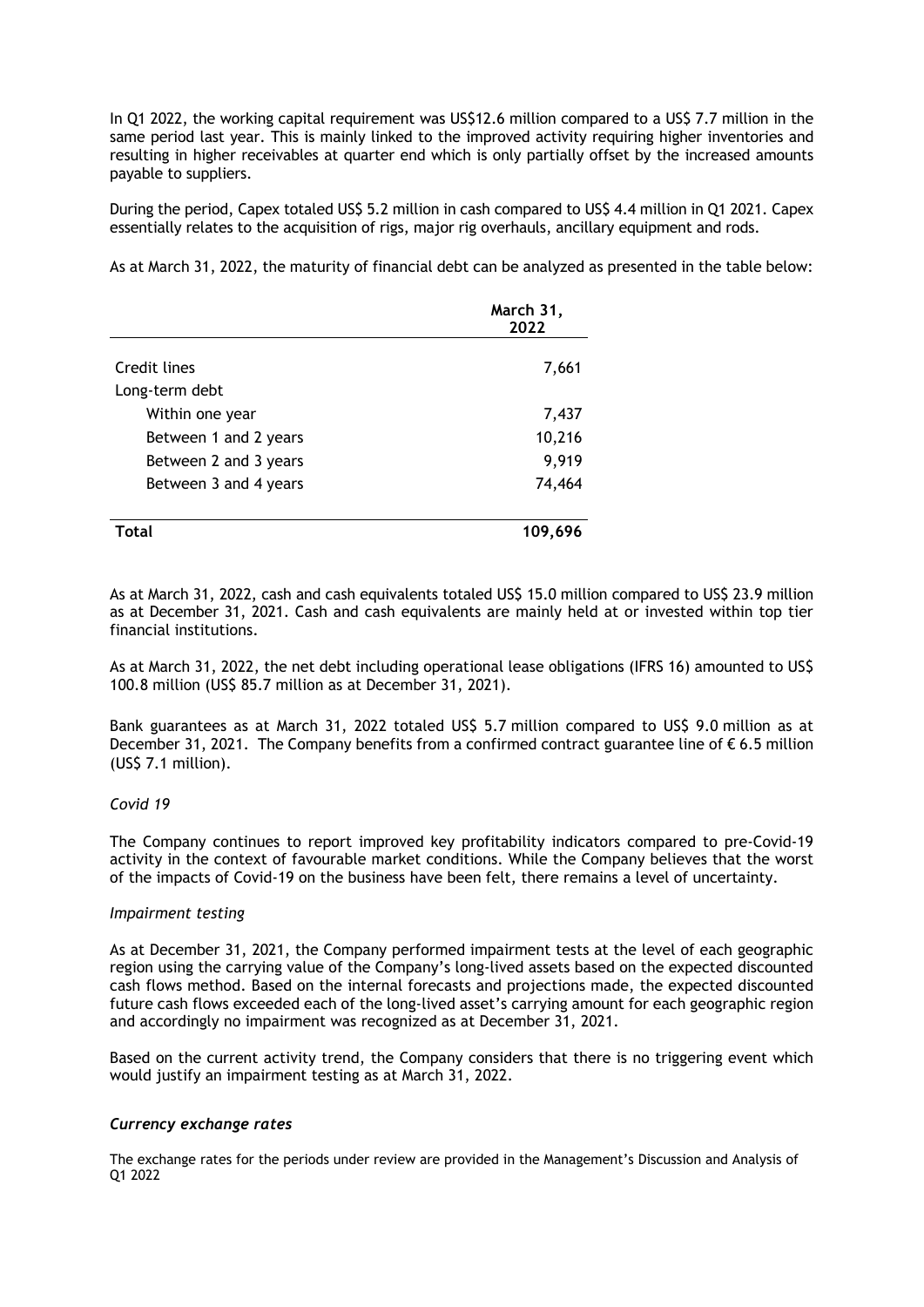#### **Non-IFRS measures**

EBITDA represents Net income before interest expense, income taxes, depreciation, amortization and non-cash share based compensation expenses. EBITDA is a non-IFRS quantitative measure used to assist in the assessment of the Company's ability to generate cash from its operations. The Company believes that the presentation of EBITDA is useful to investors as this is frequently used by securities analysts, investors and other interested parties in the evaluation of companies in the drilling industry. EBITDA is not defined in IFRS and should not be considered as an alternative to Profit for the period or Operating profit or any other financial metric required by such accounting principles.

Net debt corresponds to the current and non-current portions of borrowings and the consideration of payables related to acquisitions, net of cash and cash equivalents. The lease obligations are included in the net debt calculation.

Reconciliation of EBITDA is as follows:

| (In thousands of US\$)                     | 01 2022 01 2021 |              |
|--------------------------------------------|-----------------|--------------|
| (unaudited)                                |                 |              |
|                                            | 3.609           | 803          |
|                                            | 4.848           | 4.261        |
| Non-cash employee share-based compensation | 70              | -50          |
|                                            | 8.527           | <u>5,114</u> |

# *Conference call and webcast*

On May 3, 2022, Company Management will conduct a conference call at 10:00 am ET to review the financial results. The call will be hosted by Daniel Simoncini, Chairman and co-CEO, and Jean-Pierre Charmensat, co-CEO and CFO.

You can join the call by dialing 1-888-231-8191 or 1-647-427-7450. You will be put on hold until the conference call begins. A live audio webcast of the Conference Call will also be available through:

https://produceredition.webcasts.com/starthere.jsp?ei=1546527&tp\_key=9d35dbb788

An archived replay of the webcast will be available for 90 days.

# **About Foraco International SA**

Foraco International SA (TSX: FAR) is a leading global mineral drilling services company that provides a comprehensive and reliable service offering in mining and water projects. Supported by its founding values of integrity, innovation and involvement, Foraco has grown into the third largest global drilling enterprise with a presence in 22 countries across five continents. For more information about Foraco, visit www.foraco.com.

#### **For further information, please contact:**

Fabien Sevestre (ir@foraco.com)

Tel: (705) 495-6363

"Neither TSX Exchange nor its Regulation Services Provider (as that term is defined in the policies of the TSX Exchange) accepts responsibility for the adequacy or accuracy of this release."